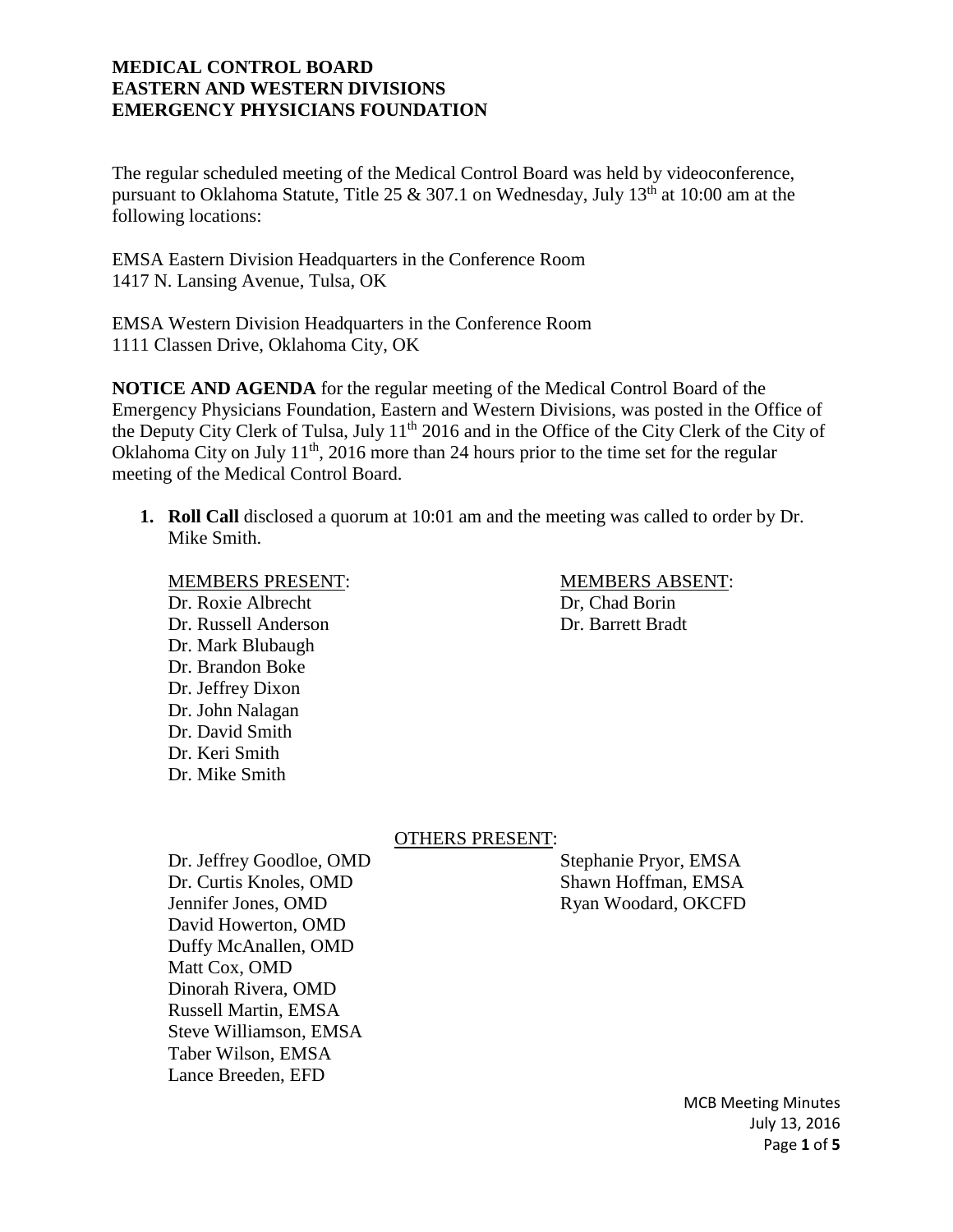#### **2. Review and Approval of May 2016 MCB Meeting Minutes**

Dr. Roxie Albrecht Dr. Chad Borin Dr. Russell Anderson Dr. Barrett Bradt Dr. Mark Blubaugh Dr. Brandon Boke Dr. Jeffrey Dixon Dr. John Nalagan Dr. David Smith Dr. Keri Smith Dr. Mike Smith

MOTION: Dr. David Smith SECOND: Dr. Brandon Boke

AYE: ABSENT:

#### **3. Election of MCB Secretary**

Dr. Nalagan nominated Dr. David Smith for MCB Secretary. Dr. David Smith graciously accepted the position on the board as MCB Secretary.

Dr. Roxie Albrecht Dr. Russell Anderson Dr. Barrett Bradt Dr. Mark Blubaugh Dr. Brandon Boke Dr. Jeffrey Dixon Dr. John Nalagan Dr. David Smith Dr. Keri Smith Dr. Mike Smith

MOTION: Dr. John Nalagan SECOND: Dr. Roxie Albrecht

AYE:<br>
Dr. Roxie Albrecht<br>
Dr. Roxie Albrecht<br>
ABSENT:<br>
Dr. Chad Borin

MCB Meeting Minutes July 13, 2016 Page **2** of **5**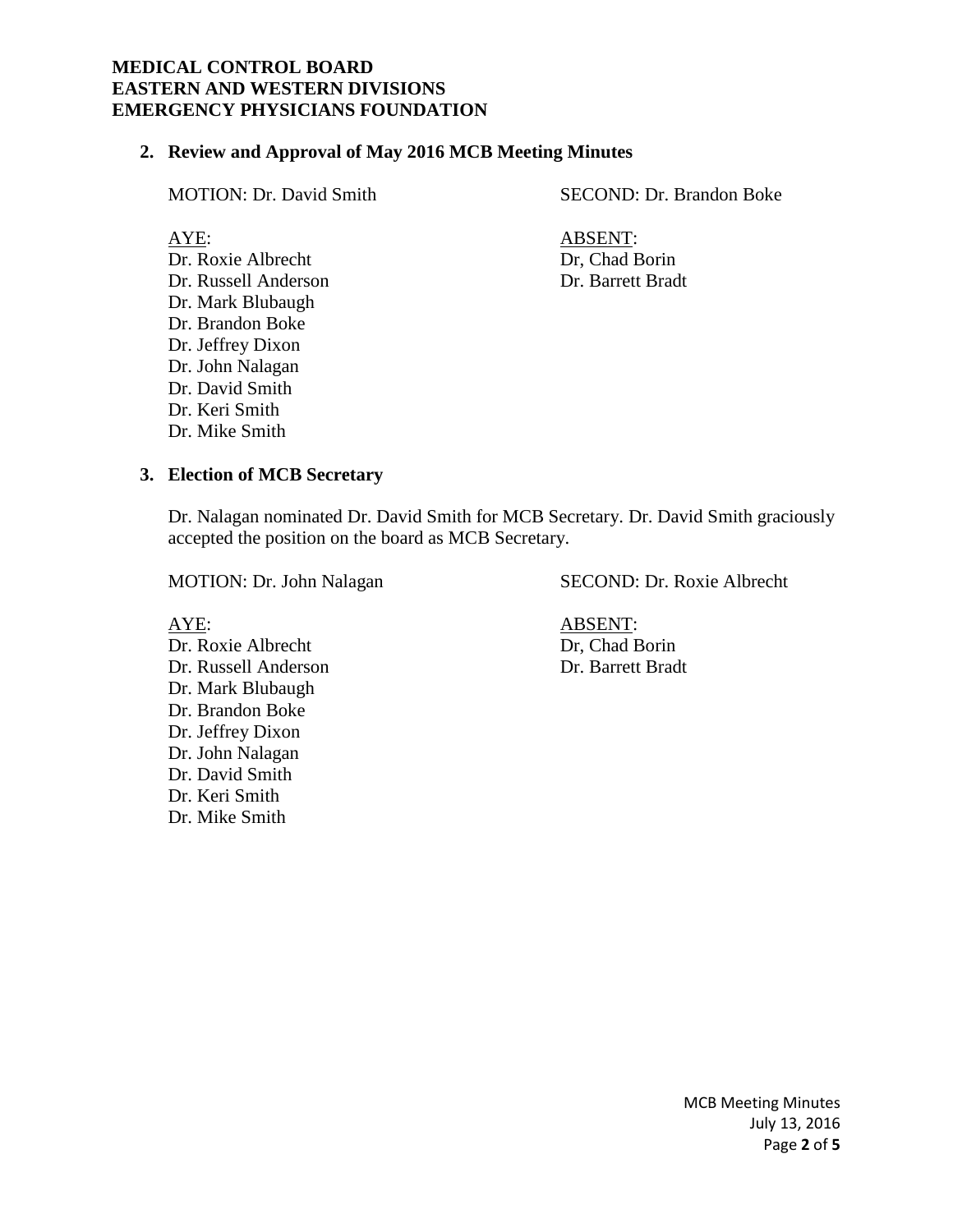#### **4. EMSA President Report**

Mr. Williamson received his appraisal from the MCB. He let the board know that he gave his support to everyone serving on the MCB. Mr. Williamson asked for input from the board to his office on the things that are needed from him as joint efforts. Mr. Williamson said he does not mean to run in and out of the MCB meetings, however it is necessary given the depth of his job. Dr. Nalagan gave feedback that it would be very valuable if Mr. Williamson attended our meetings so he can be present for the discussion of medical oversight issues.

## **5. Medical Director Report**

Dr. Goodloe shared that the divert reports are posted for MCB physician review and asked that each MCB physician closely review the data for their individual hospital.

Dr. Goodloe thanked the OMD staff for their great work around the clock. Our office is very busy and proud of our team. There are new hire orientation academies going on in Oklahoma City and Tulsa, including personnel from both EMSA and the Fire Departments.

Dr. Goodloe welcomed Heath Wright to Tulsa as the new EMSA/AMR Director of Operations. He comes from MedStar and we are looking forward to working with him.

Dr. Goodloe discussed the system stressors document that was created in the monthly CQI meeting. He is very pleased with how many of the agencies are represented at these meetings and even many smaller agencies make the time to attend these monthly meetings. The system stressors document is broad in terms of the stressors that impact our system and how we can move forward to better serve the patients and EMS professionals utilizing a more efficient scene management manner. Dr. Goodloe invited the MCB members to attend the CQI monthly meetings whenever their schedules allow.

#### **Associate Medical Director Report**

Dr. Knoles has been very active since he started. He expressed that he has received a very nice welcome from the fire departments and the EMSA crews. Dr. Knoles is reviewing our protocols particularly from a pediatric viewpoint, given his expertise. He is reviewing supraglottic airway options along with the Handtevy material that the Edmond FD has used for pediatric medication dosing. Dr. Knoles will be in contact with Dr. Peter Handtevy, well known to Dr. Goodloe through the Eagles group, to schedule a meeting with the OMD staff and possibly even presenting at a future MCB Meeting.

> MCB Meeting Minutes July 13, 2016 Page **3** of **5**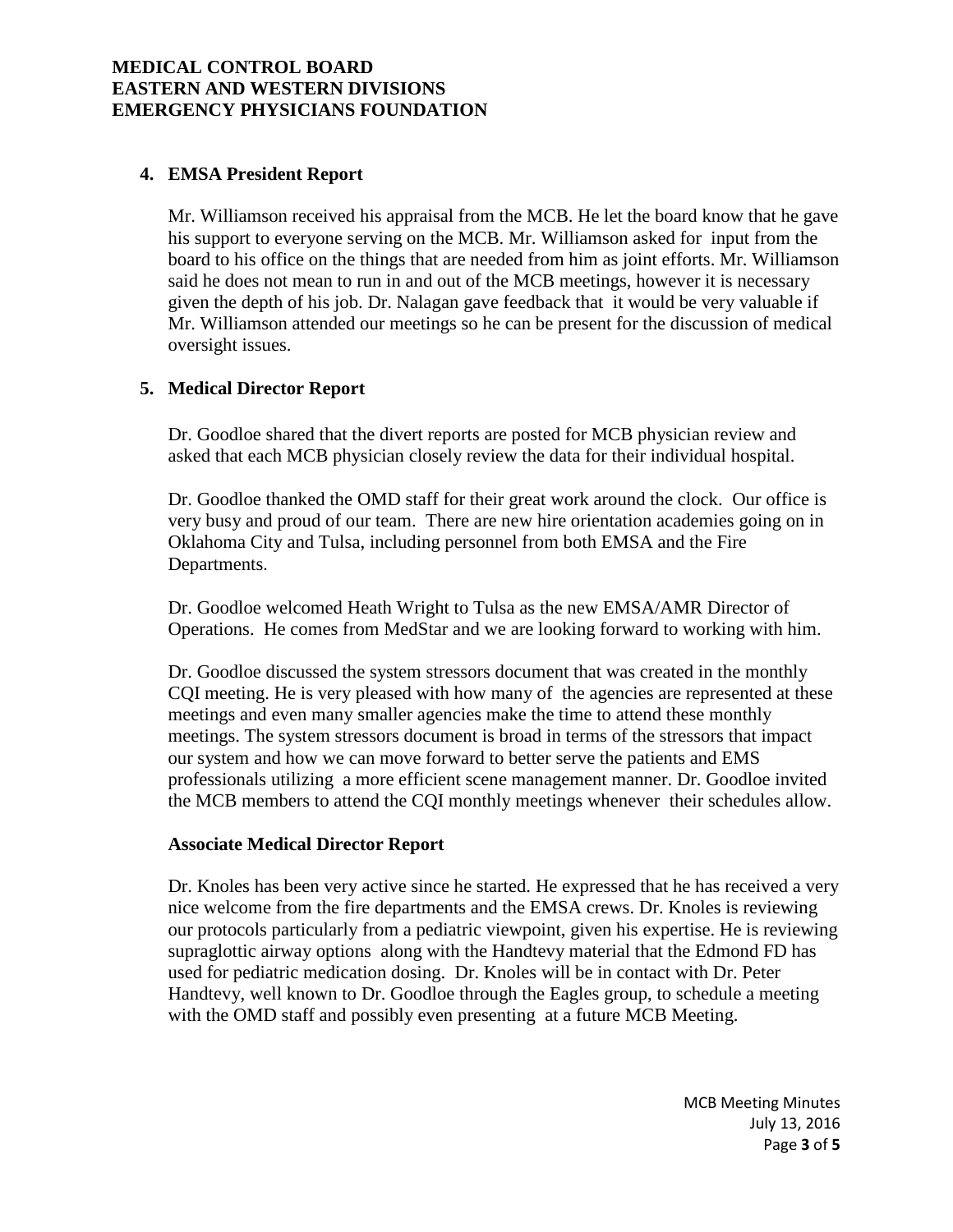#### **6. Review and Approval of Protocol Changes**

Protocol 5C – If the paramedic or Online Medical Control Physician diagnoses an acute STEMI, place defibrillation pads anterior/posterior on the chest wall to expedite defibrillation if VF occurs.

Protocol 5E & 5H – Change placement of defibrillation pads to anterior/posterior on the chest wall along with pictures of such added to the protocol(s).

Protocol 17B – Change Hillcrest Medical Center from a Level II to a Level I Adult Stroke hospital. The OU Freestanding ED facility will be removed as it is no longer an open facility.

Dr. Roxie Albrecht Dr. Chad Borin Dr. Russell Anderson Dr. Barrett Bradt Dr. Mark Blubaugh Dr. Brandon Boke Dr. Jeffrey Dixon Dr. John Nalagan Dr. David Smith Dr. Keri Smith Dr. Mike Smith

## MOTION: Dr. David Smith SECOND: Dr. John Nalagan

AYE: ABSENT:

#### **7. Review and Approval of EMS Provider Credentialing Policy**

AYE: ABSENT: Dr. Roxie Albrecht Dr. Chad Borin Dr. Russell Anderson Dr. Barrett Bradt Dr. Mark Blubaugh Dr. Brandon Boke Dr. Jeffrey Dixon Dr. John Nalagan Dr. David Smith Dr. Keri Smith Dr. Mike Smith

## MOTION: Dr. David Smith SECOND: Dr. Roxie Albrecht

MCB Meeting Minutes July 13, 2016 Page **4** of **5**